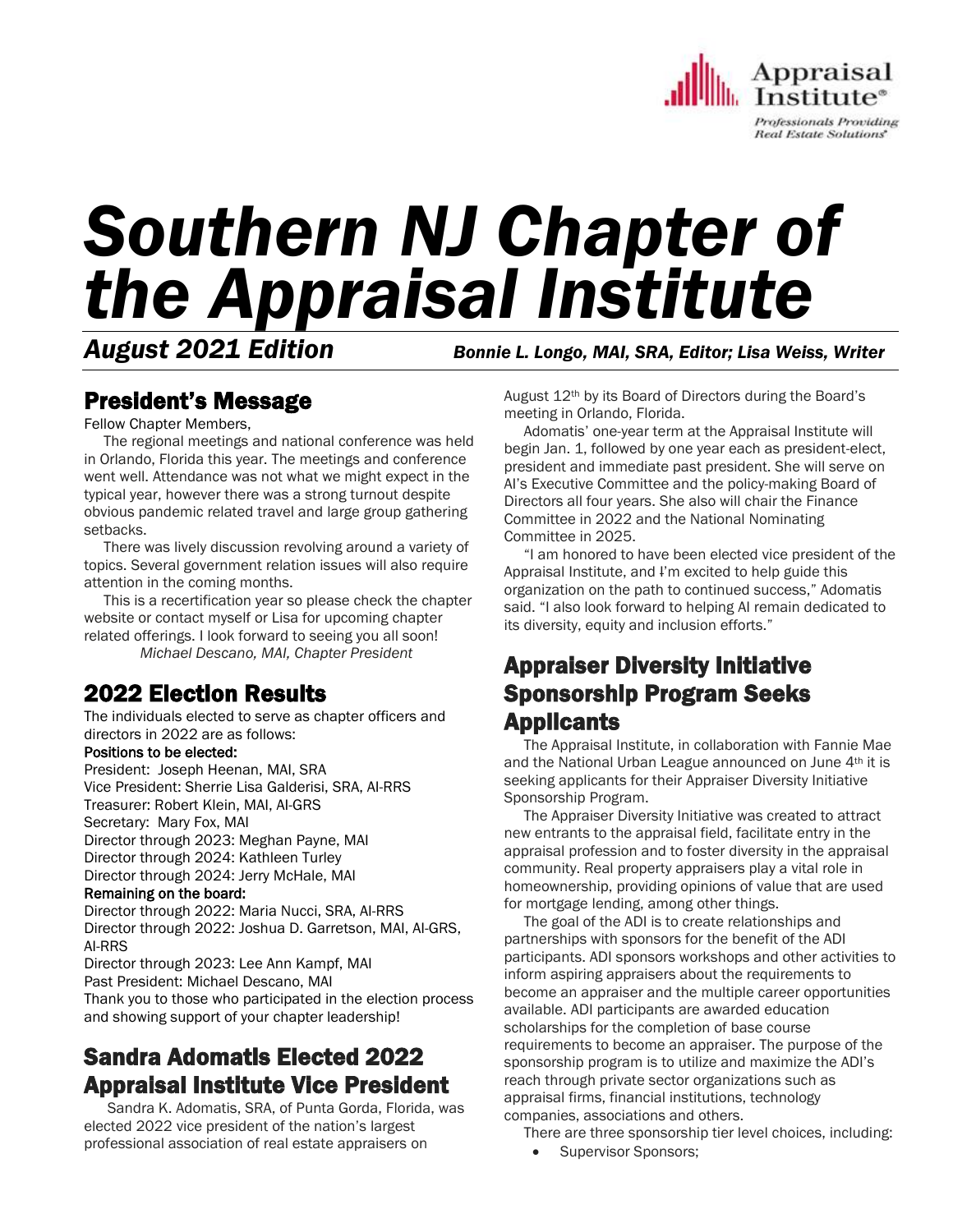

- Adviser Sponsors;
- In-kind or Workshop Sponsors.

Sponsors will enter into a one-year separate written agreement with the Appraisal Institute that details the sponsorship terms & conditions. Sponsor applications are accepted on a rolling basis. Learn more and [apply today.](https://www.appraisalinstitute.org/the-appraisal-profession/appraiser-diversity-initiative/)

## ●●●●●●●●●●●●●●●●●●●●●●●●●●●● SNJAI UPCOMING EVENTS

[Visit](http://www.myappraisalinstitute.org/education/southernNewJersey) our website for registration links[: www.ai-snj.org](http://www.ai-snj.org/) 

#### New Jersey Appraiser Law & Regulations

Wednesday, September 1, 2021 (Zoom) 2 CE hr Instructor: Mary Fox, MAI MANDATORY CLASS FOR NJ APPRAISERS ONCE A RENEWAL CYCLE

[https://ai.appraisalinstitute.org/eweb/DynamicPage.aspx?](https://ai.appraisalinstitute.org/eweb/DynamicPage.aspx?webcode=AIChapterRegistration&Reg_evt_key=D35172CB-C040-4E83-B4FC-33FBA0CF69ED&goback=0) [webcode=AIChapterRegistration&Reg\\_evt\\_key=D35172CB-](https://ai.appraisalinstitute.org/eweb/DynamicPage.aspx?webcode=AIChapterRegistration&Reg_evt_key=D35172CB-C040-4E83-B4FC-33FBA0CF69ED&goback=0)[C040-4E83-B4FC-33FBA0CF69ED&goback=0](https://ai.appraisalinstitute.org/eweb/DynamicPage.aspx?webcode=AIChapterRegistration&Reg_evt_key=D35172CB-C040-4E83-B4FC-33FBA0CF69ED&goback=0)

## Appraising Condos, Co-ops, and PUDs Friday, September 10, 2021 (Zoom) 7 CE hr

Instructor: Maureen Sweeney, SRA, AI-RRS [https://ai.appraisalinstitute.org/eweb/DynamicPage.aspx?](https://ai.appraisalinstitute.org/eweb/DynamicPage.aspx?webcode=EventInfo&Reg_evt_key=19A8473E-1E4A-4D9B-8083-03234C161C7D&goback=0)

[webcode=EventInfo&Reg\\_evt\\_key=19A8473E-1E4A-4D9B-](https://ai.appraisalinstitute.org/eweb/DynamicPage.aspx?webcode=EventInfo&Reg_evt_key=19A8473E-1E4A-4D9B-8083-03234C161C7D&goback=0)[8083-03234C161C7D&goback=0](https://ai.appraisalinstitute.org/eweb/DynamicPage.aspx?webcode=EventInfo&Reg_evt_key=19A8473E-1E4A-4D9B-8083-03234C161C7D&goback=0)

#### Complex Litigation Appraisal Case Studies Tuesday, September 28, 2021 (Zoom) 7 CE hr Instructor: Brian Flynn, MAI, AI-GRS

[https://ai.appraisalinstitute.org/eweb/DynamicPage.aspx?](https://ai.appraisalinstitute.org/eweb/DynamicPage.aspx?webcode=EventInfo&Reg_evt_key=2838AC9A-AEC6-430F-81C7-381868F1FC37&goback=0) [webcode=EventInfo&Reg\\_evt\\_key=2838AC9A-AEC6-430F-](https://ai.appraisalinstitute.org/eweb/DynamicPage.aspx?webcode=EventInfo&Reg_evt_key=2838AC9A-AEC6-430F-81C7-381868F1FC37&goback=0)[81C7-381868F1FC37&goback=0](https://ai.appraisalinstitute.org/eweb/DynamicPage.aspx?webcode=EventInfo&Reg_evt_key=2838AC9A-AEC6-430F-81C7-381868F1FC37&goback=0)

#### Artificial Intelligence, AVMs, and Blockchain: Implications for Valuation

Thursday, October 14, 2021 (Zoom) 4 CE hrs Instructor: Mark Linne, MAI, SRA (COURSE DEVELOPER)

[https://ai.appraisalinstitute.org/eweb/DynamicPage.aspx?](https://ai.appraisalinstitute.org/eweb/DynamicPage.aspx?webcode=EventInfo&Reg_evt_key=2A801FE8-67A9-4FB9-A203-0584F8070CC3&goback=0) [webcode=EventInfo&Reg\\_evt\\_key=2A801FE8-67A9-4FB9-](https://ai.appraisalinstitute.org/eweb/DynamicPage.aspx?webcode=EventInfo&Reg_evt_key=2A801FE8-67A9-4FB9-A203-0584F8070CC3&goback=0) [A203-0584F8070CC3&goback=0](https://ai.appraisalinstitute.org/eweb/DynamicPage.aspx?webcode=EventInfo&Reg_evt_key=2A801FE8-67A9-4FB9-A203-0584F8070CC3&goback=0)

### Getting It Right from the Start: A Workout Plan for Your Scope of Work

Wednesday, October 27, 2021 (Zoom) 7 CE hrs Instructor: Robert L Moorman, MAI, SRA, AI-GRS [https://ai.appraisalinstitute.org/eweb/DynamicPage.aspx?](https://ai.appraisalinstitute.org/eweb/DynamicPage.aspx?webcode=EventInfo&Reg_evt_key=21B022B0-7AD2-4FFE-80FF-4B17BC6BAADE&goback=0) [webcode=EventInfo&Reg\\_evt\\_key=21B022B0-7AD2-4FFE-](https://ai.appraisalinstitute.org/eweb/DynamicPage.aspx?webcode=EventInfo&Reg_evt_key=21B022B0-7AD2-4FFE-80FF-4B17BC6BAADE&goback=0)[80FF-4B17BC6BAADE&goback=0](https://ai.appraisalinstitute.org/eweb/DynamicPage.aspx?webcode=EventInfo&Reg_evt_key=21B022B0-7AD2-4FFE-80FF-4B17BC6BAADE&goback=0)

#### 7Hr. Nat'l USPAP Update Friday, Oct. 29, 2021 (Zoom) 7 CE hrs Instructor: Brian Flynn, MAI, AI-GRS

[926E-EBE435640AEA&goback=0](https://ai.appraisalinstitute.org/eweb/DynamicPage.aspx?webcode=EventInfo&Reg_evt_key=7AF00ADD-B689-4AE1-926E-EBE435640AEA&goback=0)

[https://ai.appraisalinstitute.org/eweb/DynamicPage.aspx?](https://ai.appraisalinstitute.org/eweb/DynamicPage.aspx?webcode=EventInfo&Reg_evt_key=7AF00ADD-B689-4AE1-926E-EBE435640AEA&goback=0) [webcode=EventInfo&Reg\\_evt\\_key=7AF00ADD-B689-4AE1-](https://ai.appraisalinstitute.org/eweb/DynamicPage.aspx?webcode=EventInfo&Reg_evt_key=7AF00ADD-B689-4AE1-926E-EBE435640AEA&goback=0)

### SAVE THE DATE! 2022 Installation of Officers/Directors Holiday Dinner & Chapter Meeting

*Thursday, December 2nd at the Adelphia Restaurant* Special Guest: Rodman Schley, MAI, SRA (2021 National President of the Appraisal Institute)

## If you have classes/seminars/speaker suggestions, please contact Lisa - we want to offer what you need!

●●●●●●●●●●●●●●●●●●●●●●●●●●●● Interesting Article!

## Housing Supply Crisis Requires Immediate Action: NAR

Decades of reduced investment in the housing sector and significant underbuilding have caused a dire shortage of homes that urgently needs to be addressed, the National Association of Realtors stated in its June 16 report Housing is Critical Infrastructure: Social and Economic Benefits of Building More Housing. The report revealed an "underbuilding gap" of 5.5 to 6.8 million housing units since 2001. [https://www.nar.realtor/newsroom/once-in-a](https://www.nar.realtor/newsroom/once-in-a-generation-response-needed-to-address-housing-supply-crisis)[generation-response-needed-to-address-housing-supply](https://www.nar.realtor/newsroom/once-in-a-generation-response-needed-to-address-housing-supply-crisis)[crisis](https://www.nar.realtor/newsroom/once-in-a-generation-response-needed-to-address-housing-supply-crisis)

# Facebook Pages for Women Appraisers



**AI Women MAI & SRA:** 

<https://www.facebook.com/groups/1742773122629563> I Am A Female Real Estate Appraiser:

<https://www.facebook.com/groups/174344949428308>

# AI Featured Benefit: RESNET

 Since 2018, RESNET® and the Appraisal Institute have been working together to provide appraisers with real-time access to RESNET's National Registry of HERS® Rated Homes through the RESNET AI Online [Appraisal](http://send.appraisalinstitute.org/link.cfm?r=vwtD93oHHyUAMd-FHE_JHA~~&pe=4hkBP-QGioQ_JtyqdxiqfSsU8ELw1UdF0CYpCZvJFwQ1Ocl202KJquPaB1VibvplqqyL2d1zS0tNE9rCHHO4TA~~&t=FC004kM3Vh3vHmCOLV9nLg~~) Portal.

 RESNET recently announced that over three [million](http://send.appraisalinstitute.org/link.cfm?r=vwtD93oHHyUAMd-FHE_JHA~~&pe=xXVdd-2OWq3I7i7sZwUww53_-8vvWs4oBDKzfn3N_X-jA2do2SgZY0lnld-QmWF3AllSsPd-kJ6foFXExoKDrA~~&t=FC004kM3Vh3vHmCOLV9nLg~~) [homes](http://send.appraisalinstitute.org/link.cfm?r=vwtD93oHHyUAMd-FHE_JHA~~&pe=xXVdd-2OWq3I7i7sZwUww53_-8vvWs4oBDKzfn3N_X-jA2do2SgZY0lnld-QmWF3AllSsPd-kJ6foFXExoKDrA~~&t=FC004kM3Vh3vHmCOLV9nLg~~) in the United States have now been rated with a **HERS Index Score**, measuring a home's energy efficiency. Nearly 2 million of these homes are available in the Appraiser Portal. That means AI professionals focused on residential valuation can access important information about the energy efficiency of nearly 2 million homes across the U.S via this online portal, at no cost.

 Accessing the portal allows appraisers to understand the energy efficiency value of HERS rated homes in their markets and data points including:

- HERS Index Scores
- Estimated annual energy costs
- Energy costs savings
- Builder
- HERS Rating company
- Year of construction

Access to the portal is easy and free. Follow these steps: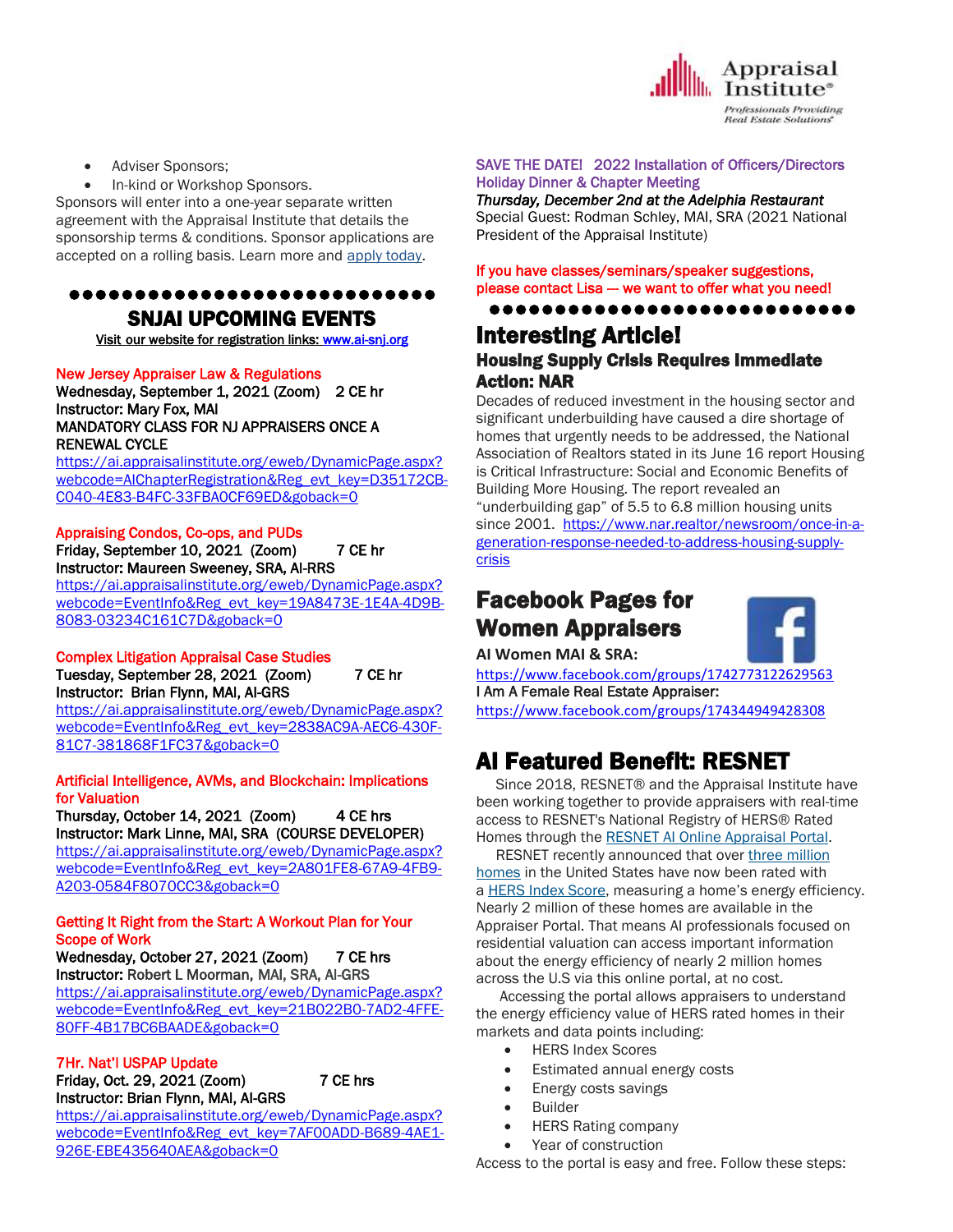

- 1. Click on [https://portal.resnet.us](http://send.appraisalinstitute.org/link.cfm?r=vwtD93oHHyUAMd-FHE_JHA~~&pe=PUAzFUliSMQ4GFjY14j3sL_jX59EpmqEwjeLd_h107ajAUA50Qxkd5CN39l9Wt6-l372gC7fVgsX9Sn1P4CMTw~~&t=FC004kM3Vh3vHmCOLV9nLg~~)
- 2. Click "forgot password"
- 3. Enter your email address and a new temporary password will be emailed to you to login.

 The HERS Index, created in 2006 by RESNET, is the gold standard for rating the energy efficiency of a home. A HERS rating is based on a scale from 0 to 100+, where a lower number means the home will be more energy efficient. A HERS Index score of 100 represents a home built in compliance with 2006 energy efficiency standards, while a



score of 0 represents a home that produces about as much energy as it consumes on an annual basis.

 While more MLSs are seeing the HERS searchable field populated, that is not the only place appraisers, agents or buyers can find the energy rating. As buyers become more aware of how useful the HERS rating is to their buying decisions and estimating monthly energy costs, sales data will quickly show why a property sold for more with a low HERS rating compared to a similar house with a higher HERS rating. [Login](http://send.appraisalinstitute.org/link.cfm?r=vwtD93oHHyUAMd-FHE_JHA~~&pe=eJE28jawpMkzTwW6pHivaJ1wP06UXn4vPx8nN8D0W2PofYMTTWZh1PGw6A2EZROy9Gkm_R4QBm4UadO4WGB4qg~~&t=FC004kM3Vh3vHmCOLV9nLg~~) today!

# AI Featured Benefit: CompStak

Did you know CompStak provides millions of vetted, detailed comps that include such data as NOI, Cap Rate, Operating Expenses, True Buyer and Seller, and more? As an Appraisal Institute professional you qualify for either 20 up-front comps on the CompStak Exchange platform (exclusively for fee appraisers), or a 10% discount on the Enterprise platform (exclusively for non-fee appraisers)!

#### [Learn How to Search for Sales Comps on CompStak](http://send.appraisalinstitute.org/link.cfm?r=vwtD93oHHyUAMd-FHE_JHA~~&pe=oHa0BO31PLbPU1xiWyBebdXa3bnKU93I6jU7jgtcMNp7Ni6BGzU3nbQvKSeLA4QxVboihMVFmyVrd8Hm0zshLQ~~&t=-Q4qDgf9h2lth2a58Z5LGQ~~)

[Click here](http://send.appraisalinstitute.org/link.cfm?r=vwtD93oHHyUAMd-FHE_JHA~~&pe=9OhkSj1xPhkLNxZhKNyw0cWhSgUvp22zIwc13Bu42eHtr1mNYsdMxLoCFS0xfthe6K_oJOqu1sr-0_nZryuzdw~~&t=-Q4qDgf9h2lth2a58Z5LGQ~~) to take advantage of the promotion offered to you as an Appraisal Institute professional.

Whether employing the Income Approach, Sales Approach, or Replacement Cost approach, CompStak has data that strengthens and streamlines your valuation process.

What is CompStak? CompStak is a National CRE data platform for appraisers like you to access vetted lease and sales comps, crowdsourced directly from other appraisers, brokers, and researchers.

What kind of data does CompStak have? CompStak has more than two million commercial lease comps, sales comps, and property reports, across all major asset classes. All CompStak data comes directly from verified CRE appraisers and brokers, and is vetted by data analysts. How granular is the data? CompStak lease and sales comps contain hard to find details, such as tenant names, lease types, starting rent, net effective rent, free rent, TI, cap rates, NOI, and more.

Questions: Email: [ai@compstak.com](mailto:ai@compstak.com)

## Interesting Article! Appraisal Report Language is Key

Carefully crafted language, both specific and standard, is

key in appraisal reports. One insured appraiser recently avoided a potentially costly lawsuit by including wellthought-out language that addressed issues related to large rural properties. [https://www.liability.com/claim](https://www.liability.com/claim-alerts/appraisal-report-language-is-key.aspx)[alerts/appraisal-report-language-is-key.aspx](https://www.liability.com/claim-alerts/appraisal-report-language-is-key.aspx)

# Comprehensive Exam Prep

Gary DeWeese, MAI, an instructor for the Appraisal Inst. for more than 20 years, is offering Comp Exam prep material. The cost is \$300 for the Income, \$150 for the Sales, \$150 for the Cost/HBU and \$150 for the General module material. If you purchase the first 3 modules, the General module material is free. The material is based on multiple choice type problems with detailed solutions illustrated. The material is electronically delivered the same day as ordered. For more about the material, read student reviews & learn how to order, visit www.garydeweese.com or contact garydeweese@comcast.net or 925-216-8751. *Materials were developed by Gary DeWeese and are not sponsored or endorsed by the Appraisal Institute.*

# USPAP: June 10

Nineteen people attended our second offering of the mandatory USPAP seminar, held both times over Zoom. The

seminar was presented by Susanne Curran, MAI, AI-GRS. The chapter will offer USPAP one more time this year: October 29<sup>th</sup> on Zoom. The registration link can be found earlier in this newsletter.





Are you on Facebook? "Like" us: Southern NJ Chapter - Appraisal Institute



# Interesting Article!

## Remote Work, Technology Growth Among Top Issues Affecting Real Estate, Report Shows

Remote work & mobility and how it affects commercial buildings was named the most significant issue affecting real estate, the Counselors of Real Estate reported June 23 in its report "2021-2022 Top Ten Issues Affecting Real Estate". Other major issues: technology acceleration & innovation and environmental, social & governance initiatives. [https://www.cre.org/news-releases/remote-](https://www.cre.org/news-releases/remote-work-mobility-what-does-this-mean-for-the-office-leading-global-concern-in-top-ten-issues-affecting-real-estate/)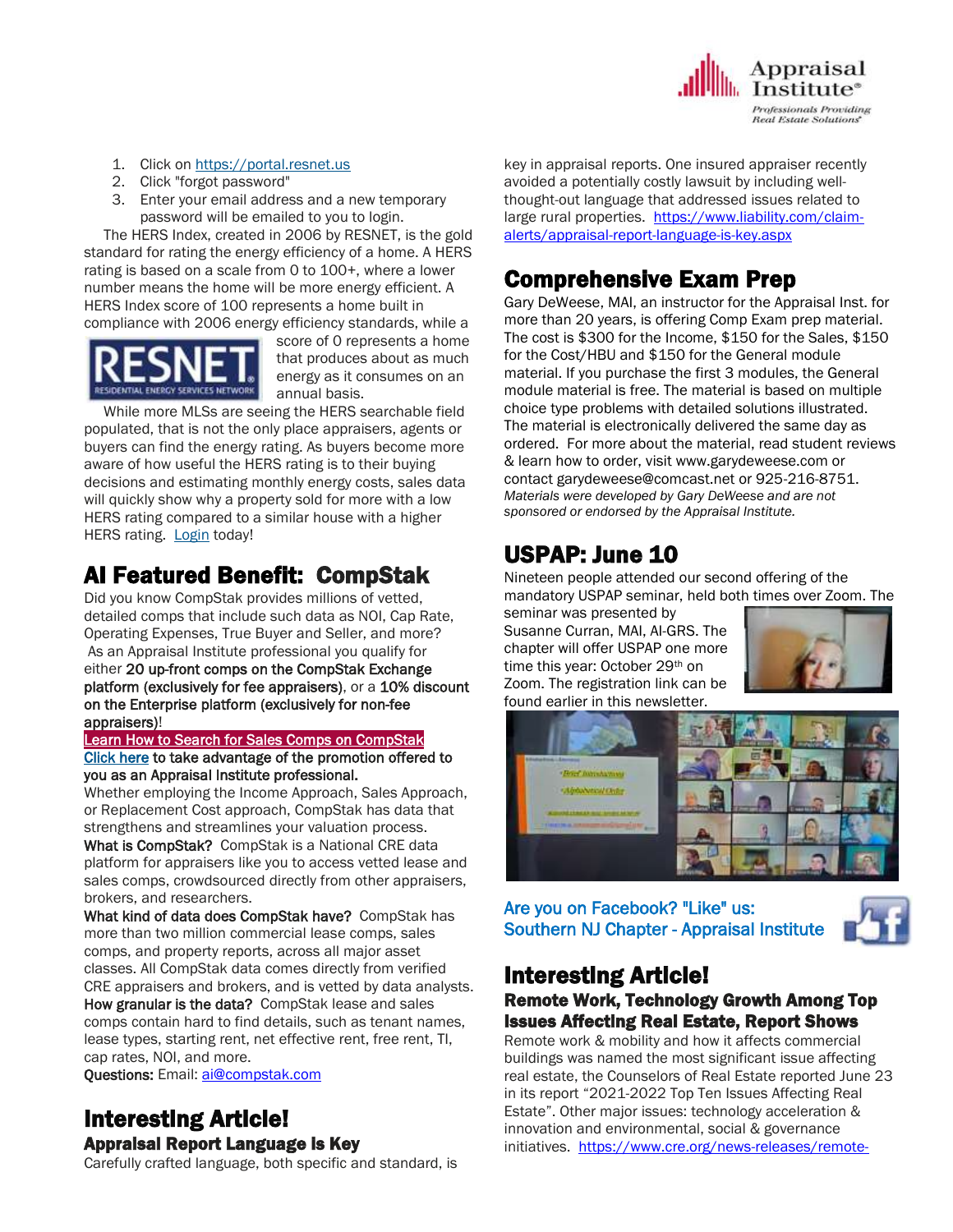

work-mobility-what-does-this-mean-for-the-office-leadingglobal-concern-in-top-ten-issues-affecting-real-estate/

# PA Rules & Regs: June 3

Eighteen people attended our second offering of the PA Rules and Regs seminar, held both times over Zoom. The PA renewal cycle ended on June 30<sup>th</sup>, so this offering was perfect for those that had yet to take this mandatory class in the cycle. The seminar created and presented by R. Scott Hartman, SRA.





# News From National …

[Online Education:](http://www.mmsend50.com/ls.cfm?r=99596491&sid=8974475&m=957997&u=Appraise&s=http://www.appraisalinstitute.org/online) Learn at your own pace anytime,

anywhere. Top-notch Appraisal Institute courses and seminars come straight to your desktop with online education! Learn from any computer anywhere, whenever you have time. It's easy, convenient and a great way to get the education you want. Check out the current course listing now:



[https://ai.appraisalinstitute.org/eweb/DynamicPage.aspx?](https://ai.appraisalinstitute.org/eweb/DynamicPage.aspx?site=AI&webcode=AIProgramByCourseType&CourseType=online&DiscountCode=THANKYOU) [site=AI&webcode=AIProgramByCourseType&CourseType=o](https://ai.appraisalinstitute.org/eweb/DynamicPage.aspx?site=AI&webcode=AIProgramByCourseType&CourseType=online&DiscountCode=THANKYOU) [nline&DiscountCode=THANKYOU](https://ai.appraisalinstitute.org/eweb/DynamicPage.aspx?site=AI&webcode=AIProgramByCourseType&CourseType=online&DiscountCode=THANKYOU) 

Online Education click-through URL:

[https://www.appraisalinstitute.org/education/online](https://www.appraisalinstitute.org/education/online-education/)[education/](https://www.appraisalinstitute.org/education/online-education/) 

## Uniform Standards of Professional Appraisal Practice

(USPAP) USPAP class participants need to purchase & bring to class their own copies of this book from the Appraisal Foundation. The USPAP document is not part of the course materials provided by the Appraisal Institute.

*REMINDER: The Appraisal Standards Board (ASB) and The Appraisal Foundation (TAF) announced in February that the current edition of the Uniform Standards of Professional Appraisal Practice (USPAP) will be extended by one year. 2020-2021 USPAP will now be effective until December 31, 2022. The 7-Hour USPAP Update course will be updated this year. It will be effective until 12/31/2023.*

Scholarships The Appraisal Institute Education & Relief Foundation offers [scholarships.](http://send.appraisalinstitute.org/link.cfm?r=TyxXOooBFM-9kcaVyjABIA~~&pe=k_y06NsR9-tB3atEDYdXWLTTqBM_H3aeIPclU_7mx0sd29sU_T_sOiJTIa3747wAJXWGK_wLmsw-M82swC-Ijw~~&t=jouIQRRPlOfDkLqJe5AmNA~~) Scholarships are for courses (not exams or Capstone) and do not apply to those retaking a course. If a Candidate needs emergency assistance due to a natural disaster, medical emergency, etc., apply for assistance through the Appraisal Institute Education & Relief Foundation

## Upcoming Events

**Sept. 27-29** | LDAC, Washington, DC. [Learn](http://send.appraisalinstitute.org/link.cfm?r=vwtD93oHHyUAMd-FHE_JHA~~&pe=ZTEqNRthJIs6YeeXDXvpYZr5HW4iofyLFT5C32ys5R1bCPHdfwj_8qmN3UfoURb3LBIdDFstcYjSGG92BGTjoQ~~&t=ucVG4JtNnul0lFv8ksrxcw~~) more. **Oct. 21-22** | Chapter Leadership Program, Cleveland, OH. [Learn](http://send.appraisalinstitute.org/link.cfm?r=vwtD93oHHyUAMd-FHE_JHA~~&pe=l2GwexXUtxIaYOKV6TedmngvAwDhVODwfeakKD24c5BmQ0OYP0WrWuezmw34hMWLmxe-ditxXm8X9uIinZg44Q~~&t=ucVG4JtNnul0lFv8ksrxcw~~) more.

**Nov. 11-12** | 2021 AI Board of Directors 4th Q Meeting

# NJ Appraiser Board

 Please remember to regularly check the NJ State Board of Real Estate Appraiser's website for any changes. Link: <https://www.njconsumeraffairs.gov/rea/Pages/default.aspx>

# Appraisal Institute Encourages Graduates to Consider the Valuation Profession

 The Appraisal Institute, the nation's largest professional association of real estate appraisers, is seeking new faces and encourages recent graduates to consider a career in the valuation profession.

 "One of the Appraisal Institute's diversity, equity and inclusion priorities is to attract new individuals into the valuation profession," said Appraisal Institute President Rodman Schley, MAI, SRA. "Our organization is working diligently to expand opportunities for aspiring appraisers and help them on their path to success."

 The Appraisal Institute has several existing programs concentrating on attracting new entrants to the profession, including the Appraiser Diversity Initiative with Fannie Mae and the National Urban League, along with the Minorities and Women Course Scholarship Program from the Appraisal Institute Education and Relief Foundation.

 The Appraisal Institute Education and Relief Foundation has committed \$150,000 over three years to the [Appraiser Diversity Initiative.](https://www.appraisalinstitute.org/the-appraisal-profession/appraiser-diversity-initiative/) The scholarships cover the three entry level courses required of appraisers and winners are matched with advisers who help them through the education and credentialing process.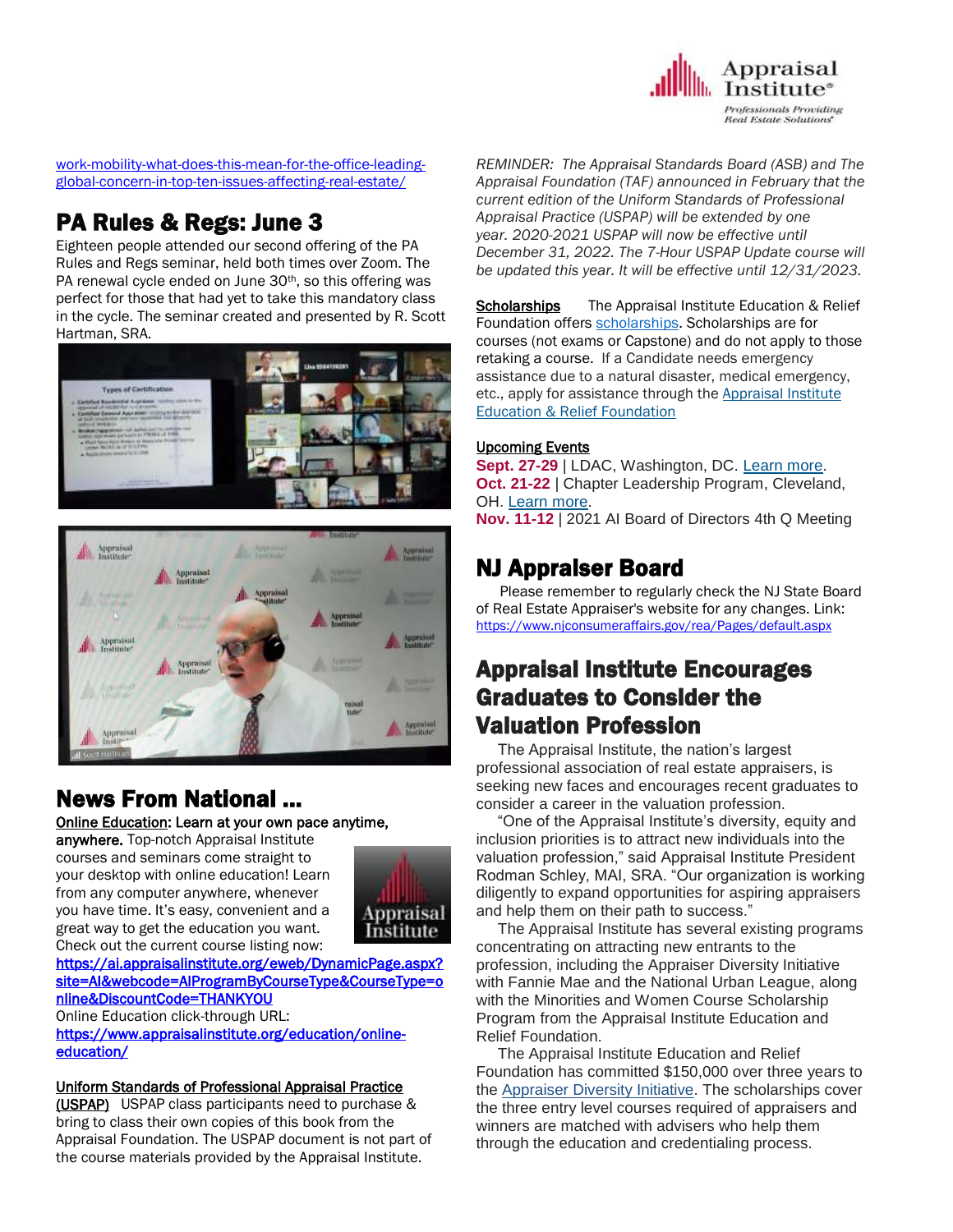

 "There are numerous benefits to a career in real estate valuation, including flexible schedules, interesting assignments and a solid earning potential," Schley said.

 Appraisers play an essential role in the economy and the real estate industry by developing reliable and credible opinions of value for their clients. Appraisers offer risk mitigation to help ensure safety and soundness of the lending system. In addition to residential and commercial lending work, appraisers provide valuable services such as client counseling, litigation support, right-of-way and eminent domain work, taxation-related valuation and many other areas of specialization.

 The Appraisal Institute Board of Directors adopted a strategic framework to enhance the [Appraisal Institute's](http://blog.appraisalinstitute.org/appraisal-institute-working-toward-a-more-inclusive-environment-for-all-valuers/)  [affiliation model](http://blog.appraisalinstitute.org/appraisal-institute-working-toward-a-more-inclusive-environment-for-all-valuers/) at its November 2020 meeting. This new framework is inclusive of all practicing appraisers affiliating with the Appraisal Institute, while maintaining AI's ethics and continuing education requirements. With a more inclusive affiliation model, the Appraisal Institute aims to maintain distinction for Appraisal Institute Designated Members, while being inclusive of those who are new to the organization.

 "Whether you are fresh out of college and are interested in the valuation profession, or you are looking at a career change, the Appraisal Institute is here with tools and resources to help you stand out in the profession," Schley stated. To learn more about an appraisal career, visit the [Appraisal Institute website.](https://www.appraisalinstitute.org/education/your-career/)



## SEMINAR SPOTLIGHT:

## Appraising Condos, Co-ops, and PUDs 7 CE hr (Zoom) Friday, September 10 Instructor: Maureen Sweeney, SRA, AI-RRS

Single-family attached homes like condominiums, cooperatives, and townhouses are the primary housing option in many urban markets. New construction detached houses are typically in subdivisions and master plan communities. Age-restricted communities are popular with retirees. Most of these developments have one thing in common: they all have associations which are governed by condominium declarations, bylaws, and/or covenants, conditions, and restrictions which affect the bundle of rights. The first part of this seminar builds the foundation for the discussion on appraising residential properties in community associations. You'll learn why it is necessary to know how to identify the property type, why it is important to have a full understanding of the governing documents, why you need to understand where it is located, and why it's critical to analyze the market. From there, you'll examine the four specific groups of community organizations: condominiums, cooperatives, planned unit developments (PUDs), and condominium hotels. Objectives:

- Identify the differences between condominiums, cooperatives, and planned unit developments.
- Understand how the bundle of rights is affected by the ownership rights associated with these property types.
- Understand how condominiums, cooperatives, and planned unit developments fit in the valuation process.
- Discover which questions to ask when collecting data for condominiums, cooperatives, and planned unit developments.
- Provide credible assignment results to your client and intended users.

### Registration Fee: \$159 member/\$175 non-member [https://ai.appraisalinstitute.org/eweb/DynamicPage.aspx?](https://ai.appraisalinstitute.org/eweb/DynamicPage.aspx?webcode=EventInfo&Reg_evt_key=19A8473E-1E4A-4D9B-8083-03234C161C7D&goback=0) [webcode=EventInfo&Reg\\_evt\\_key=19A8473E-1E4A-4D9B-](https://ai.appraisalinstitute.org/eweb/DynamicPage.aspx?webcode=EventInfo&Reg_evt_key=19A8473E-1E4A-4D9B-8083-03234C161C7D&goback=0)[8083-03234C161C7D&goback=0](https://ai.appraisalinstitute.org/eweb/DynamicPage.aspx?webcode=EventInfo&Reg_evt_key=19A8473E-1E4A-4D9B-8083-03234C161C7D&goback=0)

# MISMO Approves Commercial Appraisal Dataset Standard

## *Updated Resource Available for Exchanging Appraisal Info for Multifamily, Commercial Properties*

 [MISMO](https://s3141176.t.en25.com/e/er?utm_campaign=MISMO%20Approves%20Commercial%20Appraisal%20Dataset%20Standard&utm_medium=email&utm_source=Eloqua&s=3141176&lid=217&elqTrackId=4AD12C5E69DF9ECA48B69E5C9010F6B6&elq=657dfa590e134255b49966e2c6ceb367&elqaid=1811&elqat=1&elqah=F1E2EA4CE116C0BFED7E72BC08201FCD1D73D21B908B5648D01BCB709602699B)®, the real estate finance industry's standards organization, announced the availability of its updated [Commercial Appraisal Dataset standard.](https://s3141176.t.en25.com/e/er?utm_campaign=MISMO%20Approves%20Commercial%20Appraisal%20Dataset%20Standard&utm_medium=email&utm_source=Eloqua&s=3141176&lid=6142&elqTrackId=E1AE3D72532EB38709758DFA46CD2B12&elq=657dfa590e134255b49966e2c6ceb367&elqaid=1811&elqat=1&elqah=C62F8D5A5F8135E2EC9CFB7345B4655EF0101FC8BE89DF6322B9A8F5885F8786) The dataset and accompanying package of resources help facilitate the efficient exchange of appraisal information across the commercial real estate finance industry. The dataset standard has achieved "Candidate Recommendation" status, which means that it has been thoroughly reviewed by a wide range of organizations and industry participants and is available for use across the industry.

 "Commercial real estate appraisals are data intensive, with reliance upon and delivery of hundreds of data points," said Jeff Hurley, Senior Managing Director, CBRE. "It is imperative that the industry adopt and utilize one data standard for the ease and consistency of the transmittal of this data between appraisers, lenders and investors."

 MISMO brought together commercial real estate and technology professionals to create a better experience for conducting and exchanging appraisal information for multifamily and commercial properties.

 The package includes the stand-alone Commercial Appraisal Dataset specification along with several additional resources to facilitate ease of use and adoption including an implementation guide, logical data dictionary (LDD), reference model schema, and an executive summary of a multifamily use case in Excel and XML format.

 "The appraisal dataset will standardize (one of) the largest property-level datasets in the industry and enable streamlined consumption and use," said Brian Hunt, Senior